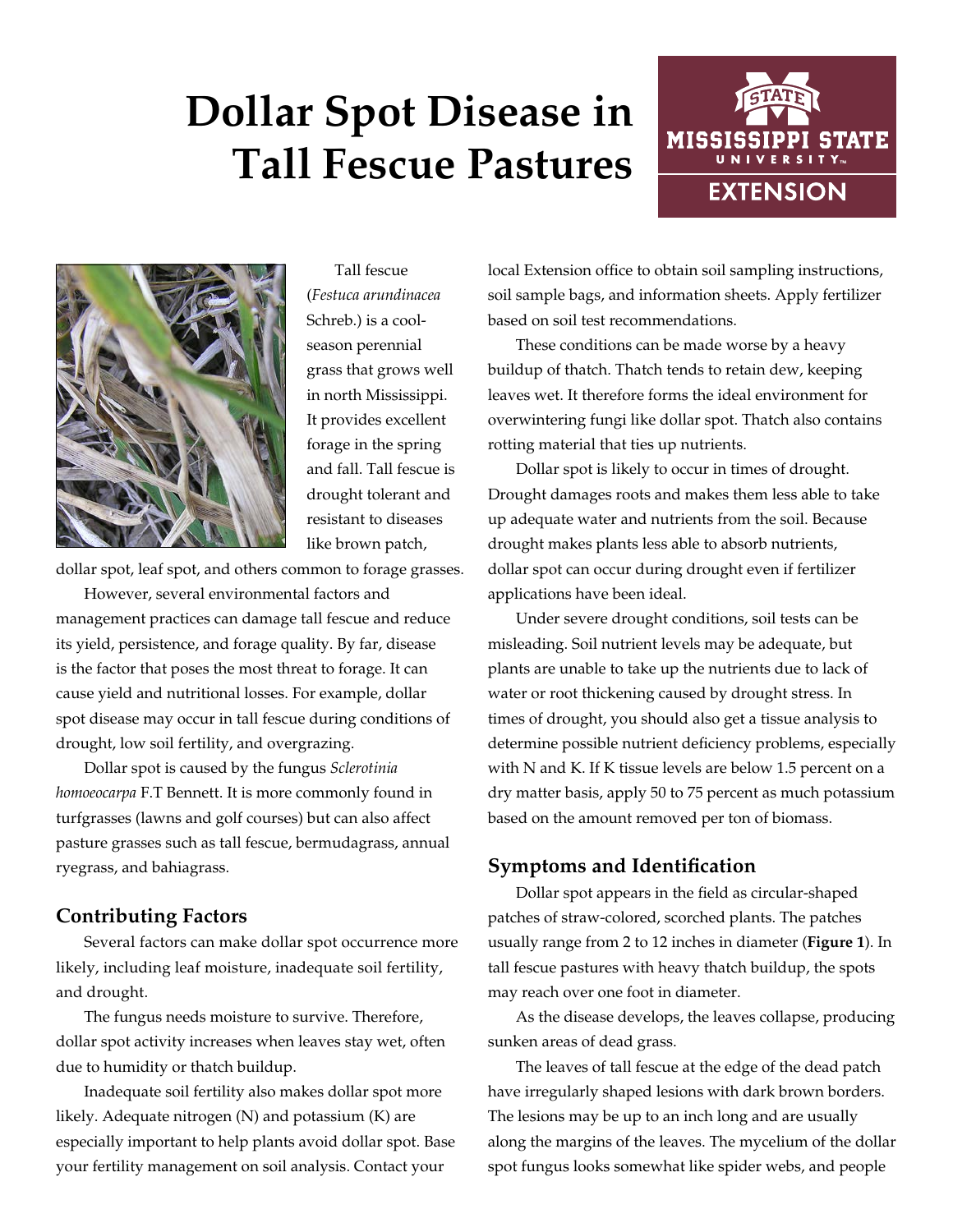

Figure 1.

sometimes confuse the two. However, spider webs are flat. Dollar spot mycelium takes on a "cotton ball" appearance as it colonizes the leaves and spreads from leaf to leaf.

Dollar spot fungus does not invade the rhizomes and roots of tall fescue. However, the fungus produces a toxin that directly affects the uptake of water and nutrients and causes the roots to thicken, stop growing, and turn brown. Replacement roots may soon become affected.

The dollar spot fungus overwinters, or rests, during cold conditions as dormant mycelium or stroma. Stroma looks like thin black flakes embedded into the leaves in the dead patch. Late in the spring or early summer, when the temperature and humidity levels become favorable, the dollar spot fungus resumes growth.

#### **Management and Control**

It may take weeks or months for dollar spot-affected areas to recover, even with proper management. There

are no fungicides labeled to control dollar spot on forage grasses. Management of these areas should focus on removing as much of the infected grass as possible.

If dollar spot infection is severe throughout a large portion of a tall fescue pasture, burning the dormant forage grass may help reduce the amount of fungus that will reproduce the next growing season. Burning the infected grass also releases bound nutrients. New growth can then use the nutrients.

Before burning a pasture, contact the proper authorities to obtain a prescribed burning permit. Follow the specific guidelines for your area and always consider proper weather conditions. If burning is not allowed, mow the existing tall fescue to a 2-inch stubble height. This will help to reduce the dew accumulation that favors fungal growth.

*Sclerotinia homoeocarpa* will not harm livestock, so you can allow grazing on infected grass or cut it for hay. Taste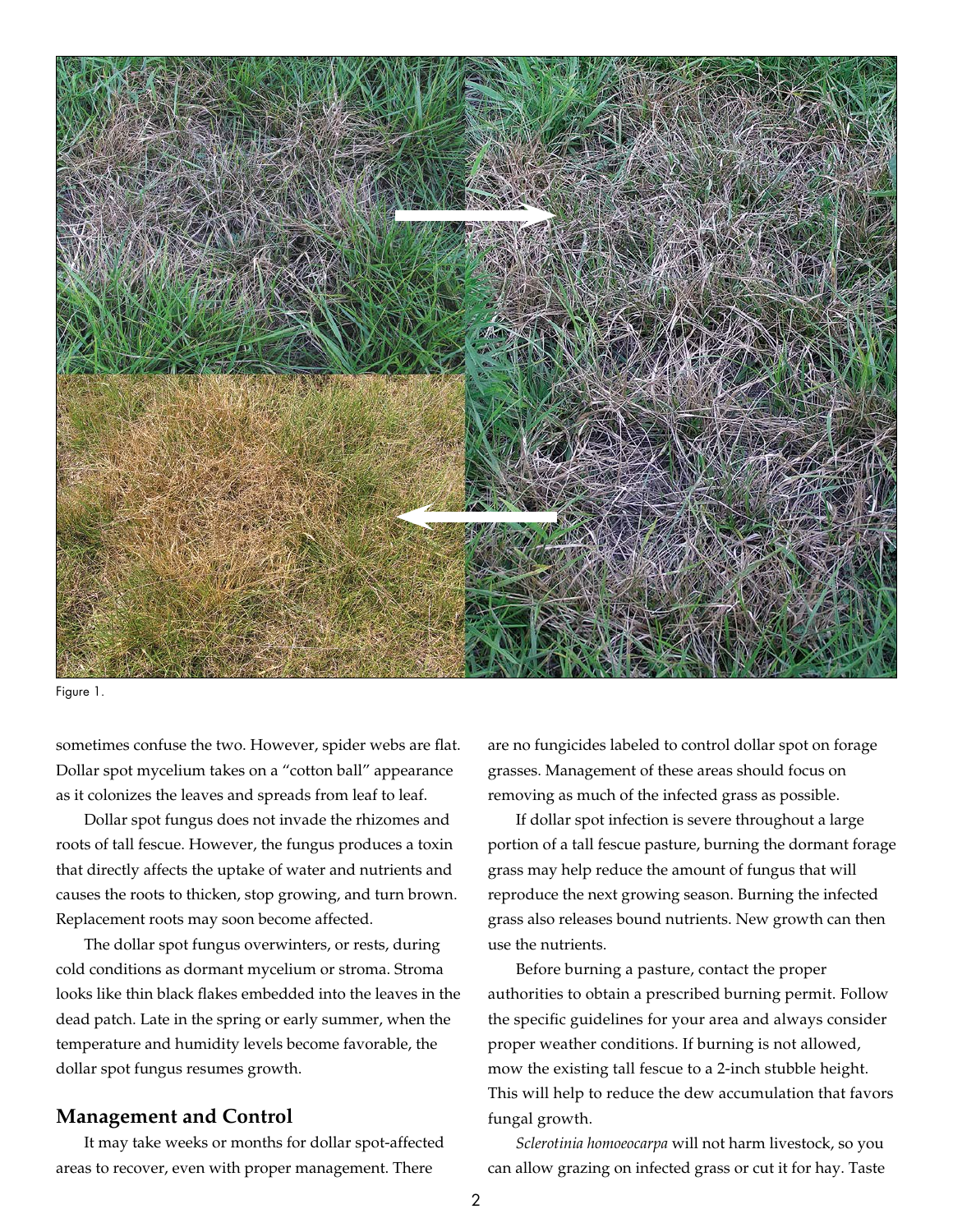may suffer because of the odors of decomposed tissue caused by the disease.

The dollar spot fungus is spread to new areas mostly through clippings or leaves transported by wind, farm equipment (tractors, mowers, and bailers), and livestock movement. To help prevent or reduce the severity of dollar spot, remove livestock from the infected areas. Wash equipment before moving from an infected tall fescue field to an uninfected one.

## **Summary**

In summary, dollar spot can become a problem on tall fescue due to drought stress conditions and poor fertility management. Currently, there is no scientific evidence indicating that dollar spot susceptibility in tall fescue is variety or cultivar specific. It is important that the infected forage is removed (preferably by burning) and the fertility managed to prevent future outbreak.



Figure 2.



Figure 3.